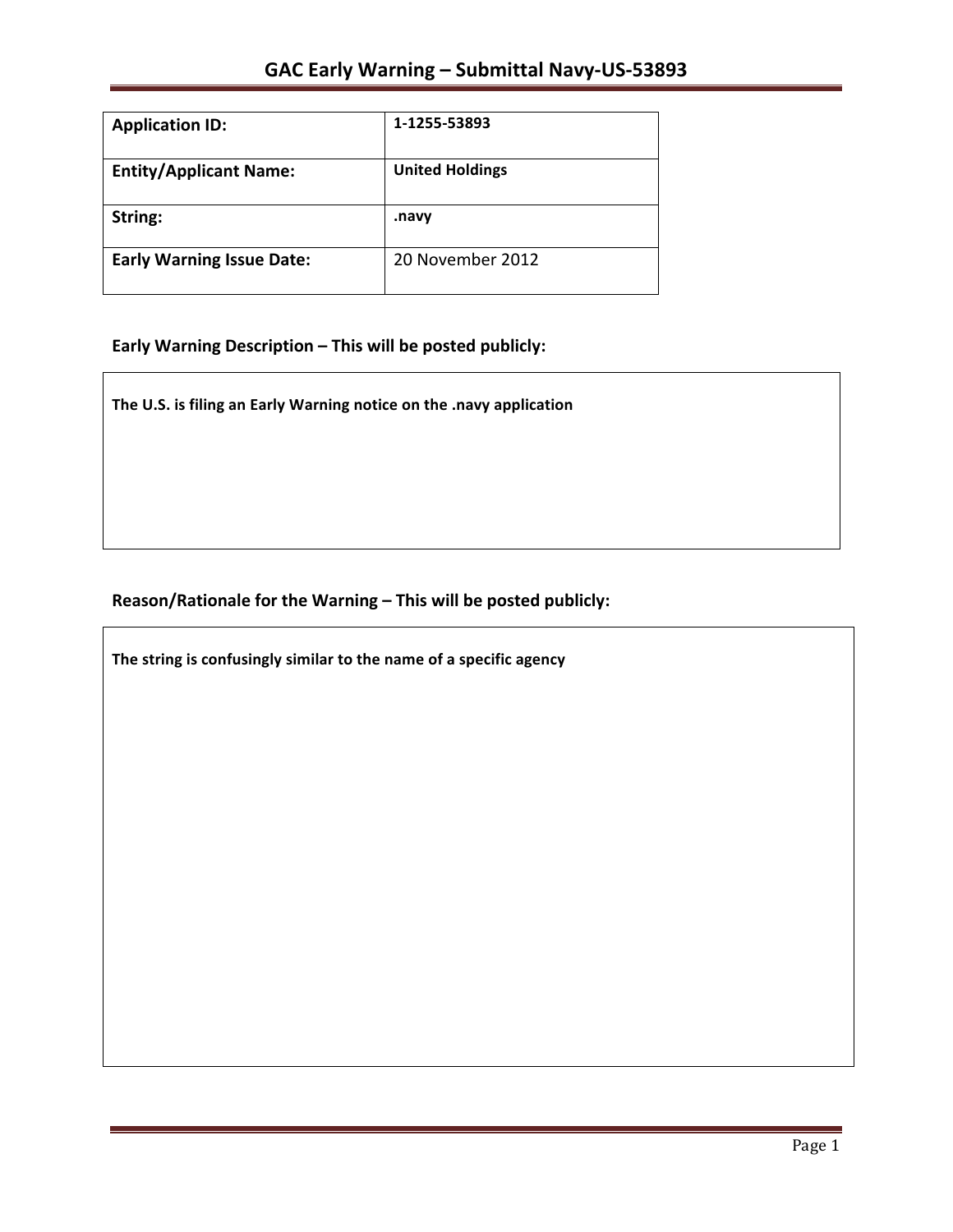### **Possible Remediation steps for Applicant – This will be posted publicly:**

### GAC Member(s) to identify possible remediation steps to be taken by the applicant

- The applicant for the string tries to address the concerns raised by the Early Warning
- The applicant should withdraw their application based on the information provided above

### **Further Notes from GAC Member(s) (Optional) – This will be posted publicly:**

## **INFORMATION FOR APPLICANTS**

## **About GAC Early Warning**

The GAC Early Warning is a notice only. It is not a formal objection, nor does it directly lead to a process that can result in rejection of the application. However, a GAC Early Warning should be taken seriously as it raises the likelihood that the application could be the subject of GAC Advice on New gTLDs or of a formal objection at a later stage in the process. Refer to section 1.1.2.4 of the Applicant Guidebook (http://newgtlds.icann.org/en/applicants/agb) for more information on GAC Early Warning.